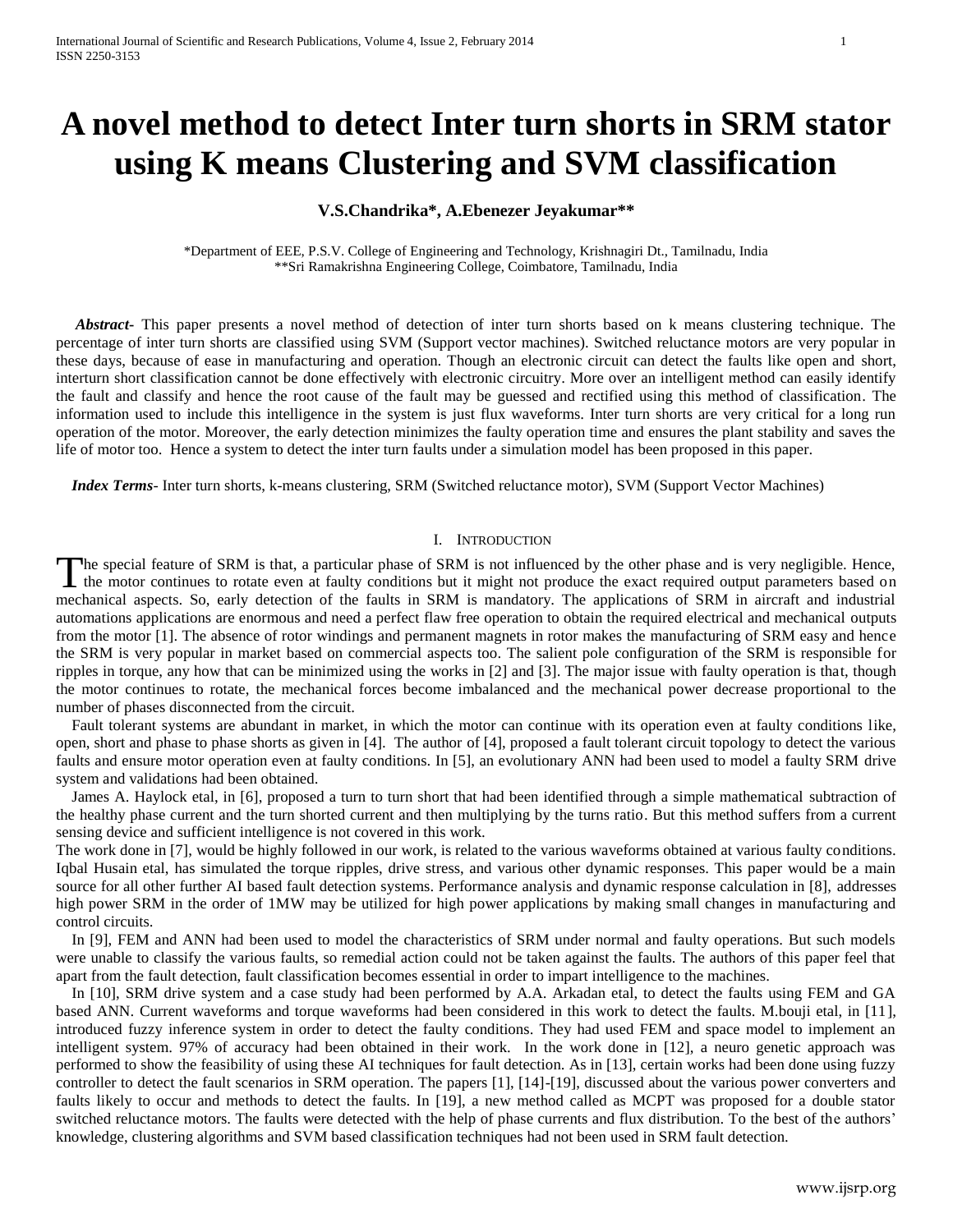This paper has been organized as follows: Section II and III, describes the concept behind the K means clustering and SVM classification techniques respectively. Section IV discusses about the proposed method and the simulation outputs are discussed in section V.

### II. K MEANS CLUSTERING

 Clustering is a method of grouping similar data into various groups based on the amplitude of the data points. This is an iterative scheme to find the local minimal solution. This clustering method is based on the Lloyd's algorithm [20]. Optimal placement of the center at centroid is the technique behind this algorithm. Let us suppose that N numbers of data points are the outcome of an experiment. These data points are clustered into K number of clusters, with each cluster consisting the number of elements which depends on the value of the data points. Mathematical investigation of k means algorithms is beyond the scope of this paper and this is clearly given in [21], and the scope of this paper is confined to the application of k means algorithm. In our work, the feature vectors for detecting inter turn faults are extracted from using this k means clustering. The corresponding waveforms and results are shown in section V.

## III. SVM BASED CLASSIFICATION

 The basic idea behind the SVM classification technique is to identify the class of the input test vectors. This is a supervised learning algorithm, where the training vectors are used to train the system to map these training vectors in a space with clear gaps between them using some standard kernel functions and the input test vectors are mapped on to the same space to predict the possible class [22], [23]. The linear kernel scenario is shown in figure 1.

Given some training data D, a set of *n* points of the form

and

where the  $y_i$  is either belonging to the class 1 or class  $-1$ , indicating the class to which the point  $X_i$  belongs. Each  $X_i$  is a pdimensional real vector. Here it is needed to find the maximum-margin hyperplane that divides the points having  $y_i=1$  from those having  $y_i = -1$ . So any hyperplane can be written as the set of points X.



Figure 1. SVM Scenario

 The points X satisfies the maximum-margin hyperplane and margins for an SVM trained with samples from two classes. Samples on the margin are called the support vectors.

 $w.x - b = 0$ 

where denotes the dot product and W is the normal vector to the hyperplane. The parameter  $b/||w||$  determines the offset of the hyperplane from the origin along the normal vector  $W$ .

 If the training data are linearly separable, then two hyperplanes can be selected in such a way that they separate the data and there are no points between them, and then tried to maximize their distance. The region bounded by them is called "the margin". These hyperplanes can be described by the equations

$$
w.x - b = 1
$$

$$
w.x - b = -1
$$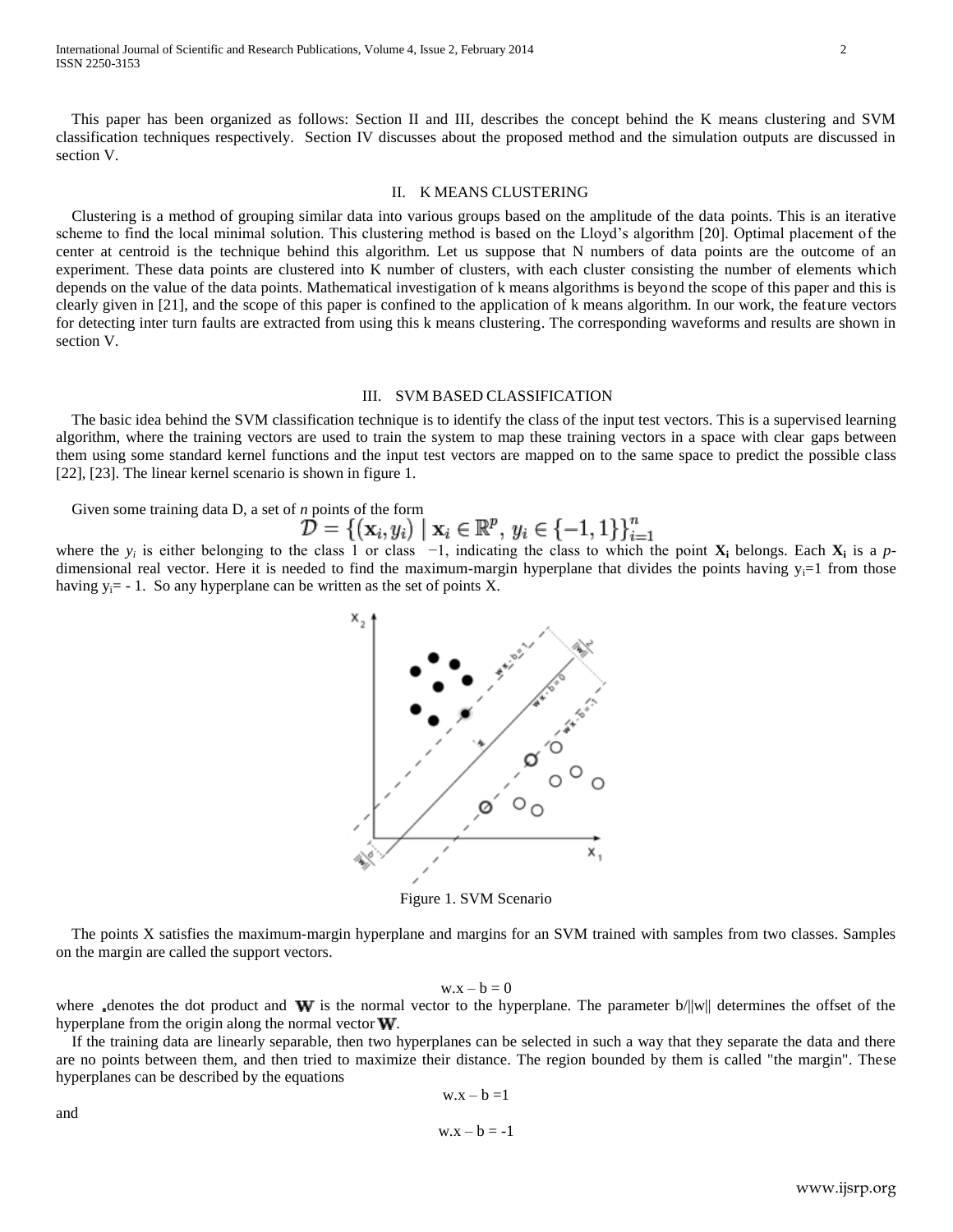At the testing phase, the data points Xi are separated using the following constraints,

w.x<sub>i</sub> – b≥1 for x<sub>i</sub> of the first class or w.x<sub>i</sub> – b≤1 for x<sub>i</sub> of the second class.

# IV. PROPOSED FAULT DETECTION METHOD

 There exist two types of motoring operation based on the health of motors, Normal operation and faulty operation. These modes of operation are well discussed in [1]. The major contribution in this work is to detect the inter turn shorts. This integrated method of detecting the fault is achieved through an efficient method of feature selection and classification. For the detection of inter turn short, the flux values are clustered to find the mean value of the data points and number of data points in each class. This is done using k means clustering to get the cluster mean and the number of elements in the cluster. These clustered values are classified using SVM (Support Vector machines).

 An SRM of 8/6 is run at steady state with the specifications shown in appendix. A simulation model as shown in the figure 2 was constructed and simulated with inter turn faults. The saved values of the line fluxes were exported in MATLAB for further stage to classify to know the percentage of inter turn shorts in a particular phase of the SRM.

### V. RESULTS AND OUTPUTS

Figure 3 shows the output of the SRM drive with a speed of 2000 rpm. The parameters like, Flux, Stator current, Torque variations, and Speed are shown. This is the output obtained at healthy conditions of the drive.

*A. Healthy Condition*

 A Matlab simulink model has been designed, and simulated with all the switches at perfect healthy conditions. The parameters have been shown at steady state. Load torque is set as 0.9.



Fault detection in Current-controlled 8/6 Switched Reluctance Motor drive Figure 2: Simulation model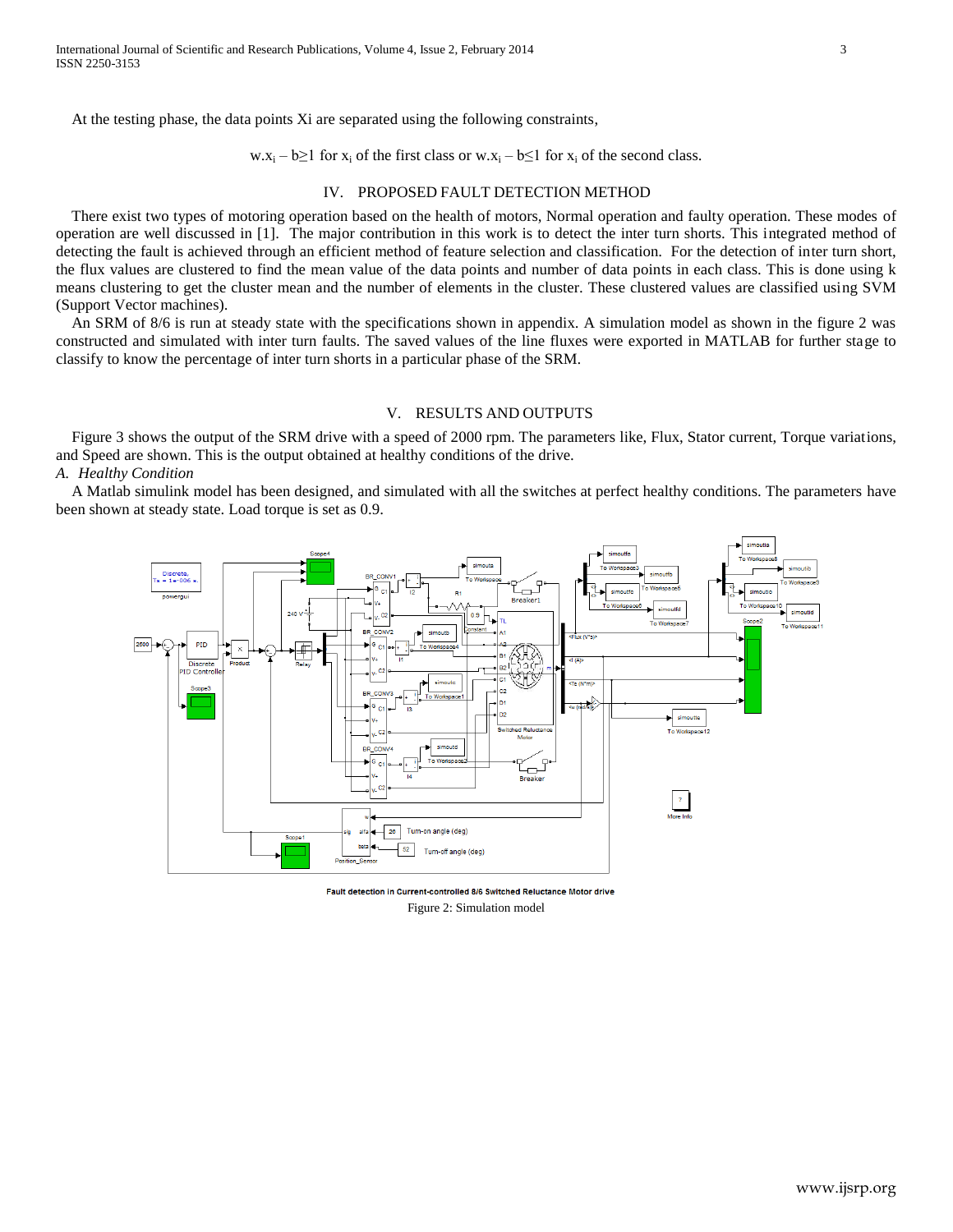

Figure 3: Steady State Waveforms of Flux, Current, Torque and Speed at healthy condition

# *B. Inter turn short conditions*

 Inter turn shorts may occur in an SRM, due to environmental conditions are due to aging of the motors. Though motor continues to run with inter turn shorts, the problem could become serious because of ripples in torque. Inter turn shorts were created between the times 0.15 s to 0.2 s, with five different classes like 0-10% , 30-40%, 50%, 80-90% and 90-100%. The flux waveforms were observed and clustered using k means algorithm with number of clusters k=5.



Figure 4: Waveforms of Flux, Current, Torque and Speed at inter turn short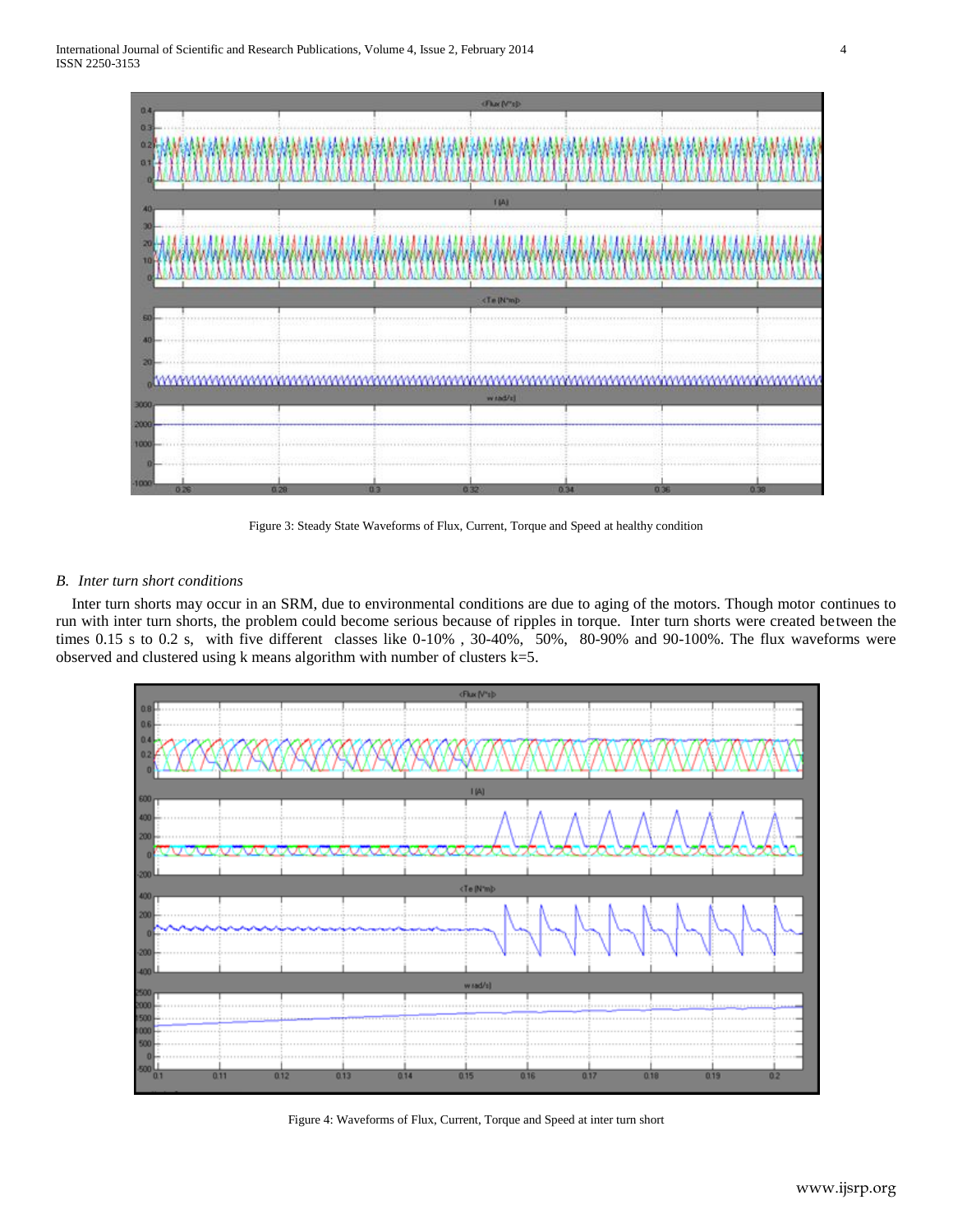It is observed that, when the inter turn short percentage increases, the flux wave try to saturate, anyhow this saturation amplitude differs based on the amount of shorted turns. This amplitude change in particular interval is exported to k means algorithm and clustered into 5 groups. The number of elements in each group purely depends on the amount of the flux saturation. This is well classified using a multi class Support Vector Machines. In the proposed work, inter turn shorts were considered in phase A alone. The faulty waveforms are shown in the figure 4.

## VI. CONCLUSION

 In this paper, a new method of inter turn short detection has been proposed. SVM network is first trained with various training sets and tested with arbitrary values of test sets. The classification was exact and the ranges of percentage of inter turn shorts were detected correctly.

### APPENDIX

For the simulated SRM, the following are the specifications. Configuration: 8/6 Pn: Output power 1.1kW Vs: Stator voltage 240 V fs: Stator frequency 50 Hz Rs: Stator resistance 0.05 ohms J : Inertia 0.05 kg.m.m F: Friction 0.02 N.m.s Lu: Unaligned inductance 0.67 mH La: Aligned inductance 23.6 mH Ls: Saturated aligned inductance 0.15 mH Im: Maximum current 450 A Фm: Maximum flux linkage 0.486 V.s

### ACKNOWLEDGMENT

The preferred spelling of the word "acknowledgment" in American English is without an "e" after the "g." Use the singular heading even if you have many acknowledgments.

#### **REFERENCES**

- [1] Natália S. Gameiro, and Antonio J. Marques Cardoso, "A New Method for Power Converter Fault Diagnosis in SRM Drives" *IEEE Transactions On Industry Applications, Vol*. 48, NO. 2, MARCH/APRIL 2012, page 653
- [2] R. B. Inderka and R.W. De Donker, "DITC—Direct Instantaneous Torque Control of switched reluctance drives," *IEEE Trans. Ind. Appl.*, vol. 39, no. 4, pp. 1046–1051, Jul./Aug. 2003
- [3] X. D. Xue, K. W. E. Cheng, and S. L. Ho, "Optimization and evaluation of torque-sharing functions for torque ripple minimization in switched reluctance motor drives," *IEEE Trans. Power Electron.*, vol. 24, no. 9, pp. 2076–2090, Sep. 2009
- [4] Charles M. Stephens, "Fault Detection and Management System for Fault-Tolerant Switched Reluctance Motor Drives" *IEEE Transactions On Industry Applications, Vol*. 27, NO. 6, NOVEMBERIDECEMBER 1991
- [5] Lee A. Belfore, Abdul-Rahman and A. Arkadan, "Modeling Faulted Switched Reluctance Motors Using Evolutionary Neural Networks" *IEEE Transactions On Industrial Electronics, Vol*. 44, NO. 2, APRIL 1997
- [6] James A. Haylock, Banie C. Mecrow, Alan G. Jack and David J. Atlunson, "Operation of Fault Tolerant Machines With Winding Failures" IEEE, 1997
- [7] Iqbal Husain and M. N. Anwa , "Fault Analysis of Switched Reluctance Motor Drives", 1999 IEEE
- [8] B. Fahimi, G. Suresh and M. Ehsani, "Large Switched Reluctance Machines: A 1mw Case Study" IEEE 1999
- [9] A.A. Arkadan, M. Sidani and P. Du , "Characterization Of Srm Drive Systems Under Normal And Fault Operating Conditions" IEEE 1999.
- [10] A. A. Arkadan, P. Du, M. Sidani, and M. Bouji "Performance Prediction of SRM Drive Systems Under Normal and Fault Operating Conditions Using GA-Based Ann Method" *IEEE Transactions On Magnetics, Vol*. 36, NO. 4, JULY 2000
- [11] M. Bouji, A. A. Arkadan, and T. Ericsen ""Fuzzy Inference System for the Characterization of SRM Drives Under Normal and Fault Conditions" *IEEE Transactions On Magnetics, Vol*. 37, NO. 5, SEPTEMBER 2001
- [12] Lee A. Belfore, and A. Arkadan, "A Methodology for Characterizing Fault Tolerant Switched Reluctance Motors Using Neurogenetically Derived Models" *IEEE Transactions On Energy Conversion, Vol*. 17, NO. 3, SEPTEMBER 2002
- [13] Sayeed Mir, Mohammad S. Islam, Tomy Sebastian Iqbal Husain, " Fault-Tolerant Switched Reluctance Motor Drive Using Adaptive Fuzzy Logic Controller"
- [14] Natalia S. Gameiro and A. J. Marques Cardoso\*, "Analysis of SRM Drives Behaviour Under the Occurrence of Power Converter Faults, IEEE 2003
- [15] A.C. Oliveira,C.B. Jacobina, A.M.N. Lima ,F. Salvadori, "Startup and Fault Tolerance of the SRM Drive with Three-Phase Bridge Inverter" 2005 IEEE
- [16] B. Schinnerl and D. Gerling, "Analysis of Winding Failure of Switched Reluctance Motors", IEEE 2009
- [17] Natália S. Gameiro, A. J. Marques Cardoso , "Power Converter Fault Diagnosis in SRM Drives Based on the DC Bus Current Analysis" XIX International Conference on Electrical Machines - ICEM 2010, Rome